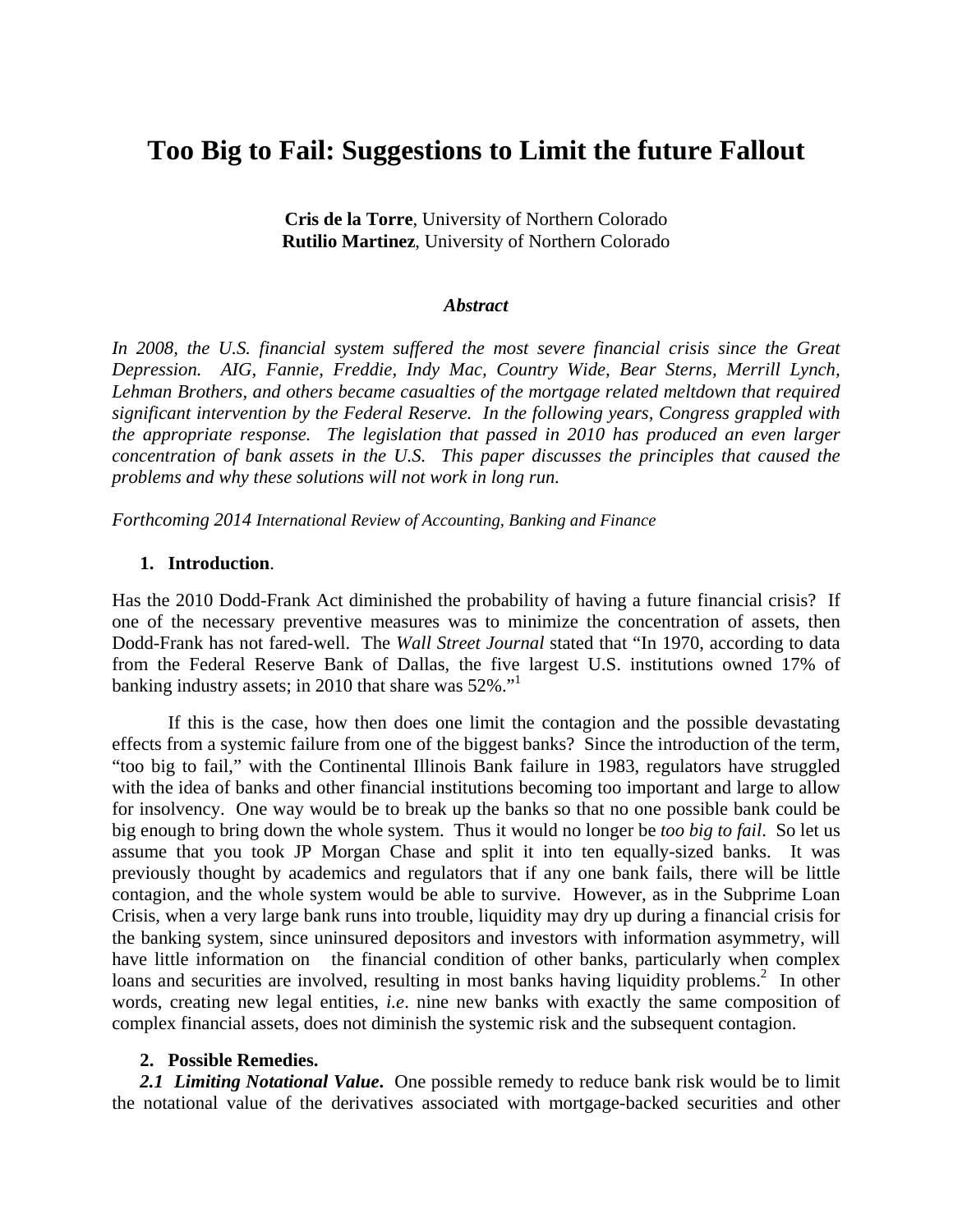instruments to say no more than two or three times or maybe even 10 times the underlying value?<sup>3,4</sup> What this means is that the actual hedging of a transaction will be limited to a certain number of times the exposure.<sup>5</sup> During the Subprime Crisis, not only was there no practical limit to the speculation, but some banks were so heavily levered in some cases to the tune of 36 times that when the hedge instruments moved against them. Some banks invested in lending money to hedge funds while other banks actually bought the instruments. Regardless, whether the bank or the hedge fund suffered the loss, the bank had problems.

But what was not fully appreciated nor understood was the fact that markets were becoming more correlated and interconnected. When the same asset is the basis for 30-times the notational value—if that asset goes down then impact is felt much more and especially if the asset's derivatives are sold all over the world. Why did the failure of the U.S. housing market cause so much damage? It was because the transaction was oversold, and not just in the U.S. but throughout Europe and Asia.

Furthermore, credit rating agencies gave investment grade assurances that many Collaterized Debt Obligations (CDOs) were low risk. Johan Norberg writes:

The remarkable thing was that the riskiest tranches of those CDOs could also get top grades from the rating agencies. Since they are one step further removed from the actual housing market, you might think that CDOs were less exposed to price fluctuations or to bad loans. In fact, the risk could be significantly higher because the creators of CDOs would often buy the riskiest mortgage-backed securities and repackage them. But even if a CDO designer use only building blocks rated BBB or BBB-, 75 percent of the CDOs they were packaged into were awarded AAA rating because they, in turn, were insured with a major insurance company. Norberg (2009, p. 48)

The rating agencies were snookered into believing that a portfolio of bad risks where transformed into investment worthy assets by simply having of number them as if financial alchemy could turn a sow's ear into a purse. $67$ 

Most of the time people do not care if we enter into a zero-sum bet because there is no net effect on society (*i.e*. a large Super Bowl bet that goes wrong will only affect me and the casino). However, when the bet produces such a wealth transfer from one side to the other, and the losing side happens to be a large financial institution, such as Fannie Mae or Merrill Lynch, then that transfer has to be honored with a government bailout. So perhaps the amount of any one transaction could be limited. But what about splitting the transaction into many? Would this be a means to reduce risk? Probably—which would imply that the notational value limit may have to be imposed but not just by transaction, but across the whole financial system. No set of transactions could have, perhaps more than thirty-times the cumulative notational value, regardless of the size of the individual transactions. The other worry about limiting the transaction amount and even the notational value is whether this could be imposed internationally. What would stop a large hedge fund or bank from transacting overseas? This would limit U.S. financial institutions from profiting on the transaction business without really limiting the overall problem.

*2.2 Limited Liability*. Another suggestion would be to limit the amount of limited liability afforded to banks. In other words make stockholders and directors/managers potentially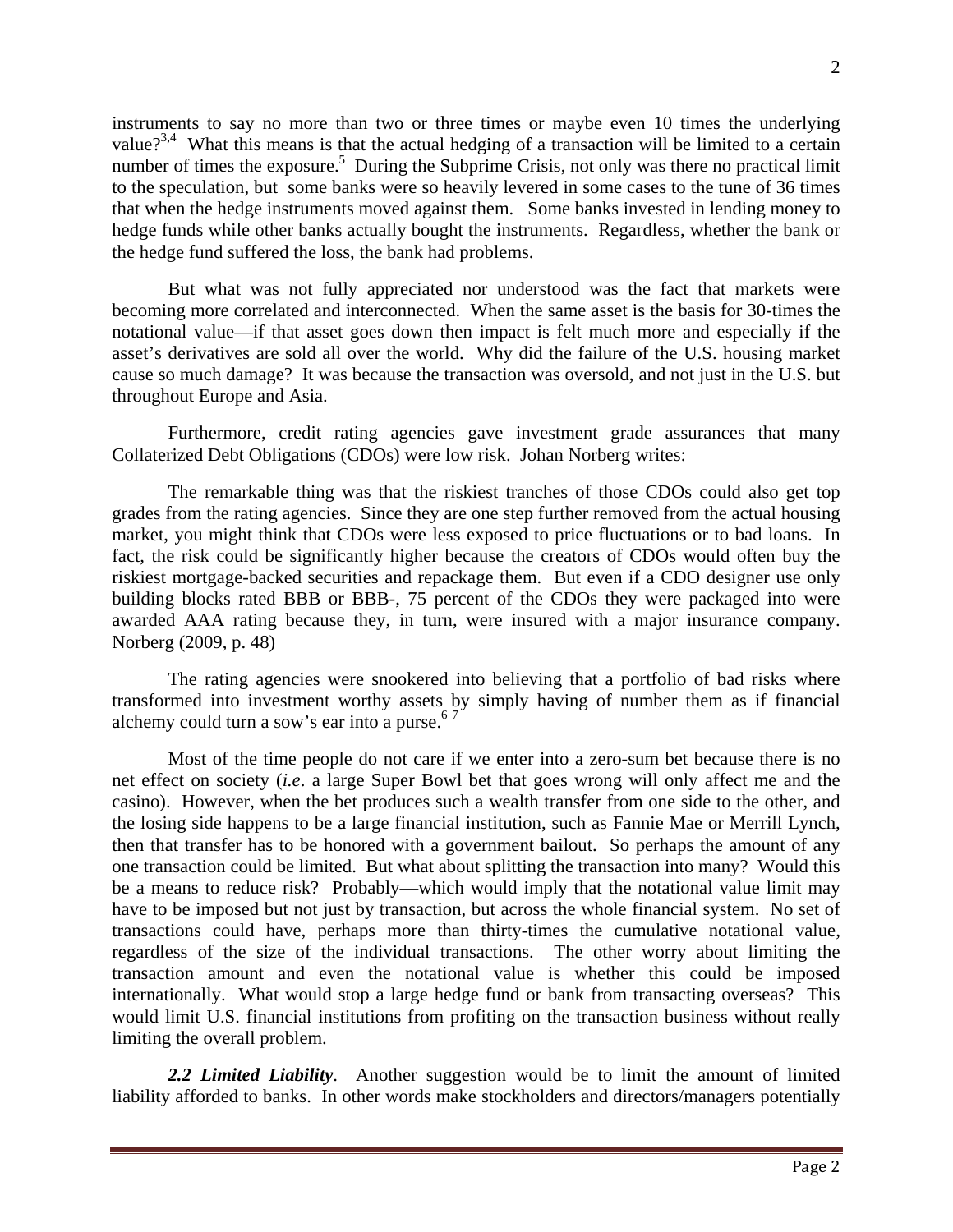liable for losses. It is interesting to note that if you go to a bank and ask for a loan for your LLC, or S-Corp, the bank will invariably ask for a personal guarantee. Is it surprising that banks want to get their money back by making you personally liable for the company's debt? Yet, why not have something akin to a limit on limited liability. The argument against limited liability would be that lending would become scarce and more expensive, making future growth more expensive and limited. Furthermore, foreign countries would lend on more favorable terms, placing the domestic financial industry at a cost disadvantage.

*2.3 More Equity/Convertible Debt*. Another variation on this would be to have more capital at risk. If the amount of equity is increased then the amount of potential losses can serve as a deterrent to unwarranted risk-taking. This would be the classic "more skin in the game" approach. A different approach would be to have a class of debt that would automatically convert to equity if certain ratios falter. Most of the time convertible debt is exercised by the debt holder when the stock goes up in value. In this case, the bonds would be converted by the regulator when the bank is suffering losses with accompanying stock declines. This would make bonds riskier and more expensive but also make the bondholders more aware of the type of investments being made by the bank. In essence bondholders would be recruited to be another overseer of the bank's risk management team.

In a recent *Wall Street Journal* article (Reilly, 2013), a variation of the above theme would be to require that TBTF banks hold more long-term bonds as debt, which would result in a higher interest expense and would also create a larger pool of bank liabilities that in liquidation could be used to absorb losses before having to dipping into the deposit insurance. This would be a less radical approach as compared to using convertible debt.

*2.4 Treasuries equal to Deposits:*Holman Jenkins, a *Wall Street Journal* columnist (Jenkins 2013) had another solution to the TBTF problem. One way to protect depositors and limit FDIC exposure would be to require large banks to hold Treasuries equal to the amount of deposits. As Jenkins states,

"Disturbed would be the certainty of uninsured creditors that they would be bailed out to minimize the cost of bailing out insured depositors. Yes, the implications would be profound. Checking-account customers might have to begin paying for the services they consume rather than being a hidden beneficiary of the rents from deposit insurance. This is a feature not a bug."<sup>8</sup>

This would also serve to limit the money supply as the amount of low-cost deposits and loans to banks would be reduced unless banks offered higher rates of return which in turn would possibly restrain bad behavior by possibly decreasing liquidity and increasing interest rates, all of which would limit bankers' actions.

*2.5 Establishing Exchanges for More Transparency***.** If you want to limit the amount of notational value, the only way to do so is to establish an exchange that will provide order and supervision. And yet, markets are moving more and more away from exchanges as evidenced by the growth in dark pools.<sup>9</sup> Hedge funds will especially complain about having to show their cards. Yet, without knowing the amount of money being speculated in certain assets and transaction, it will be impossible to gauge the systemic risk.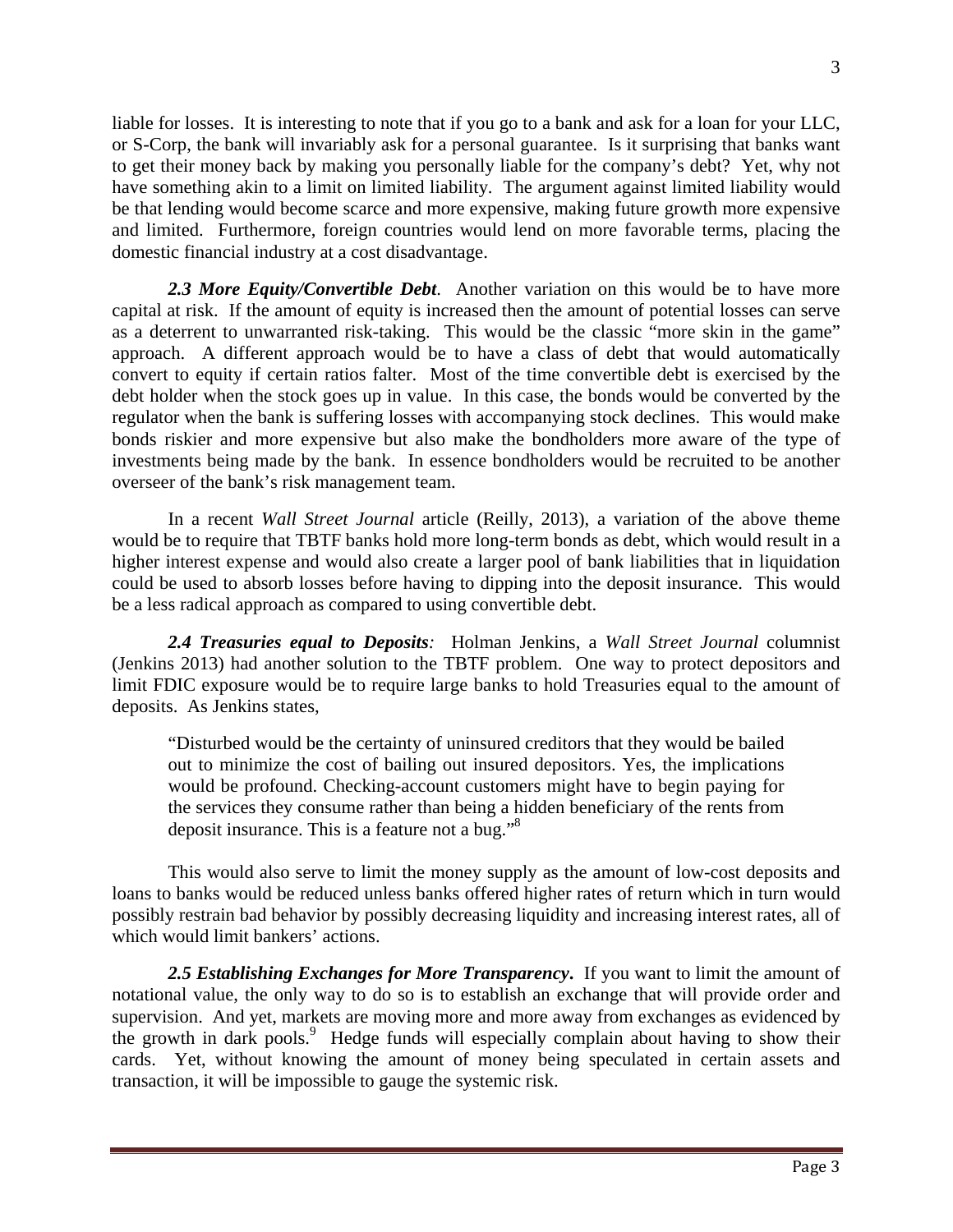*2.6 Better Regulation and Moral Hazard***.** Finally for now, there is the idea of better regulation. One of the tenets of regulation is that no rule or regulation is perfect. This was one of Oliver Williamson's insights as to why firms sometimes decide to take over strategic suppliers rather than risk being held for ransom in negotiations.<sup>10</sup> But in this context it is about moral hazard.<sup>11</sup> Anytime you do not fully absorb all the risk, there will be a motivation to take chances, obviously because you are not fully liable. Whenever you tell a bank that they will not be allowed to fail because they are too big to fail, you are literally stroking the fires for the bank to take on more risk. Can you fully regulate moral hazard?

Robert Shiller (2011) believes that the market can provide the discipline to restrict risk taking, by allowing the buying public to be fully informed. Shiller's argument finds strong support using rational expectations theory. However, as consumer behavior regarding alcohol and tobacco has shown, full information without penalties for bad behavior (*i.e*. internalizing the negative externalities) tends not to work. So if we know that regulation is always imperfect, and that markets can only work if no risk shifting is allowed, then what is the answer? One of the reasons for the *Glass-Steagall Act* was to disallow financial institutions that received deposit insurance to also have risk-taking ventures such as insurance, investment banking, and the like. Effectively this required banks to shed their insurance and investment banking arms. From an elementary or first principle basis, the idea was to have banks which are receiving implicit guarantees from the government for the deposit holders, to not have free insurance for their other ventures. This was a classic case of trying to minimize the moral hazard exposure.

Over many decades the banks convinced the regulators that banks' ability to monitor and minimize risk were so sophisticated that any probability of a large contagion and catastrophic event was so minute, that this was no longer a reason for still having *Glass-Steagall*. Banks effectively argued that even though there was a moral hazard exposure, *i.e*. the ability to take risk without paying the full price of failure, the risk was effectively eliminated. Thus the 1999 *Gramm-Leach-Bliley Act* successfully neutered *Glass-Steagall*. Even Alan Greenspan believed that the markets had the ability to implement the necessary discipline to eliminate future speculative bubbles. $^{12}$ 

So let us review—moral hazard occurs after the fact/transaction and adverse selection occurs before the fact. But the unifying constant is that someone does not pay the full price, for the risk undertaken (delete phrase--for what they want. Assume that you have an all-you-can-eat buffet; naturally big eaters will be attracted to the offering. This is the classic adverse selection example. Now assume that you have a bank that gets a guarantee that it will be salvaged regardless of its actions. This is the classic moral hazard example given that banks will pursue a riskier course of action knowing that they will not have to pay for their mistakes. The question that needs to be answered is—how to eliminate the perverse incentive to pursue a path that is motivated by self-interest. If we have an all-you-can-eat buffet, the only way to change the incentive to eat too much is to charge according to what a person eats. If a bank makes bad loan, then you allow the bank to suffer the consequences. In the case of the restaurant, if the losses pursuant to the buffet become too great, then the only recourse is to end the buffet and charge *a la carte*. In the case of the bank should suffer for its mistakes but only if it has the resources to cover the losses. And this is the key. How do you make banks willing and able to cover their  $losses?$ <sup>13</sup>

### **3. The State of Bank Regulation**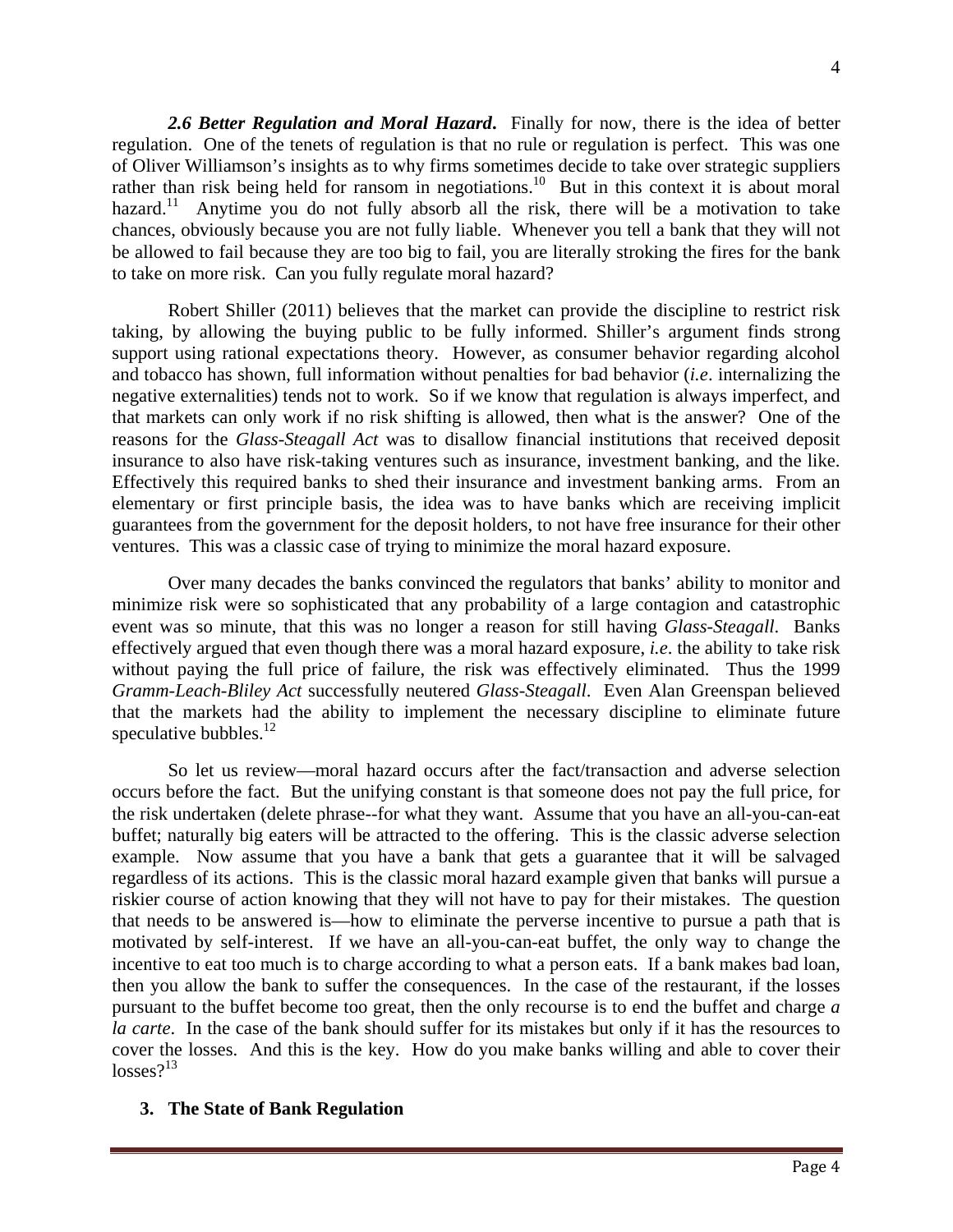*Glass-Steagall.* So should we go back to *Glass-Steagall* and separate the risk taking functions from the deposit/loan making functions of a conventional bank? As a young engineer one of the authors worked for El Paso Electric Company (EPEC), which had the dubious distinction of being the second publicly-held utility to declare for bankruptcy in the modern era. In the five-years working there, senior management increased their attention upon non-traditional business ventures, including renovating downtown real estate. The question always remained, who would responsible if these business ventures failed? Should the rate payers be asked to contribute more if the solvency of the company was at risk? On the other hand, if the ventures were successful, would that result in lower electric rates? The understanding was that losses, if any, should be compartmentalized if possible. But what if the losses are so great that stockholder equity is wiped out and the very essence of the electric company is threatened? Would the Public Utility Commission be forced to raise rates?

The reason that we bring up the utility example is to illustrate that the moral hazard problem is not unique to banking. EPEC was trying to use its cash flow machine in the form of a regulated utility monopoly to fund and increase its leverage in investment properties that supposedly would provide increased revenues. But the understanding was that any increased revenues were to be distributed solely to equity holders with no benefit accruing to the ratepayers. Yet, when EPEC was reorganized in bankruptcy, energy rates were increased to make up for the real estate losses. This was an example of the famous, "heads I win, tails you lose."

So how does one allow a regulated entity, albeit a utility or bank, to take risk and pay the full cost for any losses? Let us review the first principles of regulating risk:  $\bullet$  Make the risk-taker pay for losses.  $\bullet$  Make sure the risk-taker has adequate resources to pay for the losses.  $\bullet$ Make sure that the risk-taker has the right incentives to continue to take risks. Right now, we have some ideas, but nothing earth-shattering. Our skepticism comes from the fact that big banks will always have the implicit guarantee that "too big to fail," will never go away.

Part of the problem is that if we assume that *Glass-Steagall* was reinstituted, effectively minimizing a bank's direct ownership of investment subsidiaries, what is to stop banks from making loans to hedge funds that in turn invest in a future speculative bubble? If the bubble bursts, the loans go bad and the banks become insolvent. So now, the banks are one link removed from the bad assets, but are still engulfed by the bad loans. So, somehow *Glass-Steagall* does not seem to be the right answer. Instead, the answer has to be comprehensive which includes supervision of a bank's direct investment, as well as the close supervision of loan portfolios. But doesn't this describe the situation that existed prior to the housing crisis? In fact, we do have weighted risk-adjusted capital requirements, as per *Basel I, II and III*. Yet this did not appear to prevent the banking crisis that ensued after the housing bubble burst. This is why we are skeptical of new regulation.

The chairman of the Federal Reserve Bank of Dallas, Richard W. Fisher, stated his proposal for solving TBTF:

In a nutshell, we recommend that TBTF financial institutions be restructured into multiple business entities. Only the resulting downsized *commercial* banking operations—and not shadow banking affiliates or the parent company—would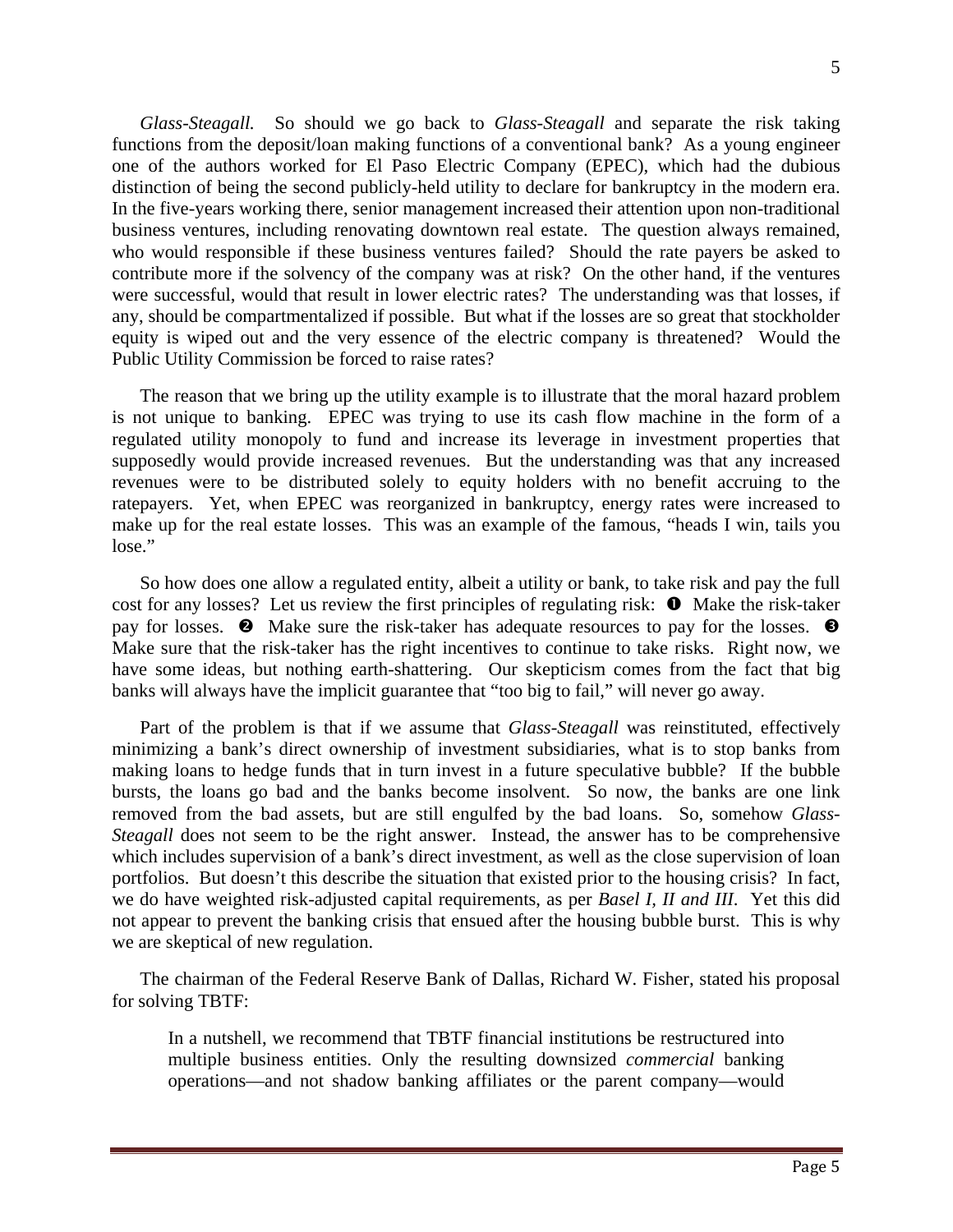benefit from the safety net of federal deposit insurance and access to the Federal Reserve's discount window (Fisher, 2013, p. 3)

The proposal is simple and easy to understand. But the mere legal separation of functional areas will not eliminate the systemic risk unless the lending to these separate units is curbed. This can only happen with the coordinated efforts not only in the U.S. but around the world.

In another recent *WSJ* article, Fisher and Harvey Rosenblum (2013) posit another three-point plan. First they would limit the FDIC deposit insurance to only banks. Second, customers, creditors and counterparties would be required to sign an acknowledgement that the government would not backstop their investments. Third, that bankruptcy laws be amended to provide swift and definitive disposal of assets once liquidation. Yet, this assumes that these TBTF banks would be allowed to declare bankruptcy and that customers/clients would really believe that government would not in fact bail them out. It is unlikely that the Federal Reserve would really allow a TBTF bank to fail.

A recent paper by Charles S. Morris (2011), stated that banks typically provide the following broad functions:

- Commercial banking—deposit taking and lending to individuals and businesses.
- Investment banking—underwriting securities (stocks and bonds) and providing advisory services.
- Asset and wealth management—managing assets for individuals and institutions.
- Dealing and market making—intermediating securities, money market instruments, and over-the-counter derivatives transactions for customers.
- Brokerage services
- Proprietary trading—trading for bank's own account and owning hedge funds and private equity funds.

Mr. Morris believes that banks should only provide the first three functions which would lead to more transparency on the part of the banks and subsequently more effective regulation. The problem is that the systemic risk is not reduced—only shifted to the hedge funds and other institutions that make the market. Again, while the banks may not be directly involved, if the banks in fact lend to the hedge funds then the risk is only once removed but still in the system. In many ways the problems is similar to the house with a leaky roof. While patching the most obvious leaks will lead to a drier inside, water will always seek an entry point to the dismay of the homeowner.

*3.1 A few other comments*. *Dodd-Frank* also gave us the *Volcker Rule* that prohibits banks from investing or sponsoring hedge funds or private equity funds or from engaging in proprietary trading. The *Volcker Rule* can be considered an updated version of the Glass-Steagall Act. Furthermore, even if the *Glass Steagall Act* had never been repealed, the Act never applied to the securities activities of U.S. banks outside the U.S. Given the fact that much of financial transactions occur or would occur outside the U.S. borders, the efficacy of such a regulation would be questionable.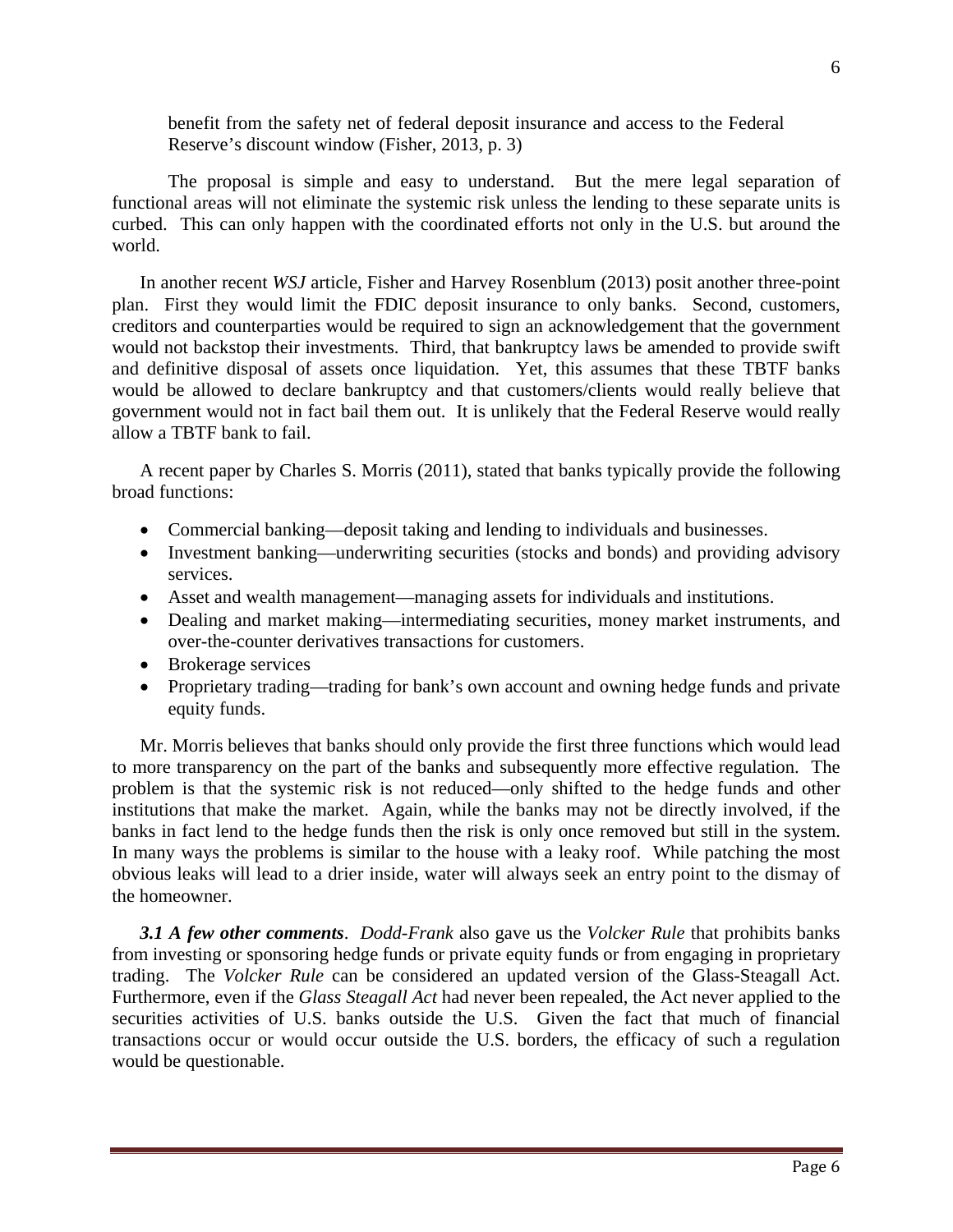*3.2 Better Regulation Redux*. So is Schiller right? Can regulation and the market provide enough "tough love" to provide sufficient friction to stop another global financial meltdown? We are pessimistic. Greed is such a powerful inducer. Finance guys are always motivated by making more money which attracts talent. This talent typically outguns the regulator in motivation and brain power, and of course computing power. The regulator is always playing catch up so it should not be surprising that a new scheme is hatched before the regulator has time to react.

It may be possible that new compensation schemes could be instituted, such as long-term claw backs that are found in the corporate sector. This would allow for board of directors to have bonuses returns if long-term metrics deteriorate. Unfortunately this would require a majority of the banks to adopt such policies as it would encourage forum shopping in only a few banks held this position. On the other hand, the fact that so many investment banks awarded bonus compensation at the end of 2008-2009, even with the magnitude of losses, only served for an industry public relations nightmare.<sup>14</sup>

*3.3 Dodd-Frank.* So is *Dodd-Frank* the solution? One aspect of *Dodd-Frank* is to establish a systemic council that supposedly has the authority to shut banks down, coupled with enforcing a "living will" that banks supposedly have prepared in the case of their financial death. Does anyone really believe that a regulator/council will have the guts to "pull the trigger" and shut the bank down especially if this is the first time? We do not. It sounds great but remember—what is to stop lobbyists from going to Congress and asking for more time? Call us skeptical. We guess that the best way to curb excessive moral hazard exposure would be to minimize the risk that remains unpaid. That means bank officers and stockholders must feel more the pain of the losses. Debt-holders have to feel the pain as well. Yet, how to do it remains the question. We are not the first to write on this subject, so we may be plowing already furrowed ground when we suggest higher risk capital be required, along with convertible debt. Will this put American banks at a disadvantage? Perhaps, until banks spin off their investment subsidiaries. Once these are gone, then these newly formed hedge-funds can be regulated by more strict lending standards.

## **4. Conclusions**.

We believe that regulated imperfect markets with asymmetric information invariably lead to a high level of moral hazard that will ultimately lead to large levels of systemic risk. There is no regulation or set of rules that can eliminate this problem because, as the fable of *scorpion and frog* tells us, "it is in our nature," to take something for free. The fundamental problem that still remains is how to get banks to pay for their risk-taking. Our belief would pursue a bifurcated approach: first, limit the systemic risk potential by limiting the notational value. This will also require an exchange to monitor the total exposure. Second, have banks more liable for losses by requiring more capital, having convertible debt and having senior management partially liable for losses.

Is it possible that the American financial system can adopt the necessary mechanisms in isolation from other major countries and their central banks? No, it must be a coordinated effort on the magnitude of the *Basel* banking rules. But these rules demonstrate how slowly and noncomprehensive this process can be. Even after more than twenty-years and three iterations, the rules are an incomplete patchwork of possible regulation.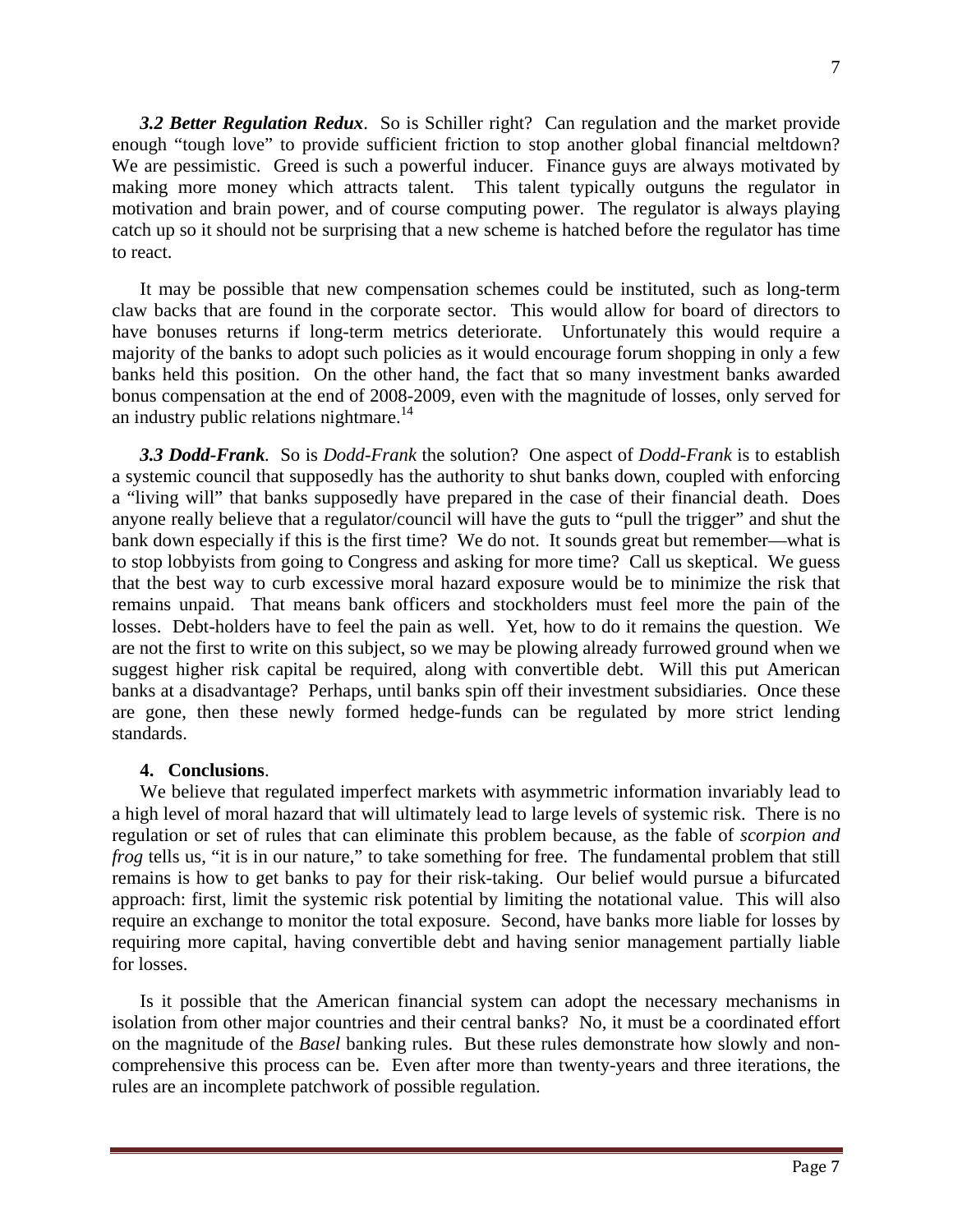Do we think the U.S. financial system will pursue these changes? No. That is why there will be another financial crisis. Banks will vigorously fight any attempt to provide transparency that could ultimately expose trading strategies. That is why a public exchange will not likely occur. During the summer of 2012, the state of Colorado suffered many major forest fires. Some of these were called "super fires," given the major damage that ensued. Analysts attributed these events to a strategy that attacks smaller fires but does not eliminate the dead wood in the forest which inevitably will become the fuel for a future fire. In many ways *Dodd-Frank* will suppress small financial crises but will not be able to suppress the major financial catastrophe because the necessary propellant/ingredient is still there—systemic risk.

#### **References**

- Anonymous, "Number of the Week: Big Banks Gobble Up Market Share," *Wall Street Journal*, January 11, 2011. *WSJ*,
- Anonymous, "The Battle Over Too-Big to Fail Continues," *Wall Street Journal*, December 7, 2011.
- Bowers, Simon, "Wall Street banks in \$70B staff payout," *The Guardian*, October 17, 2008.
- Federal Reserve Bank of St. Louis, Economic Research, "5-Bank Asset Concentration for United States." Updated 2013-06-06.
- Fisher, Richard W., "Ending 'Too Big to Fail': A Proposal for Reform Before It's Too Late (With Reference to Patrick Henry, Complexity and Reality), "Remarks before the Committee for the Republic Washington, D.C., January 16, 2013
- Fisher, Richard W., and Rosenblum, Harvey, "How to Shrink the 'Too-Big-to-Fail,'" *Wall Street Journal*, March 11, 2013, p. A17.
- Frost, Tom C., "The Big Danger with Big Banks," *Wall Street Journal*, May 15, 2012.
- Greenspan, Alan, Address to the Joint Economic Committee of Congress, June 1999.
- Jenkins, Holman W., "Yes, Let's 'Bail In' Depositors," *Wall Street Journal*, March 19, 2013.
- Kroszner, Randall S. and Shiller, Robert J., *Reforming U.S. Financial Markets: Reflections Before and Beyond Dodd-Frank*, MIT Press, 2011, p. 41.
- Lewis, Michael, "The Big Short: Inside the Doomsday Machine," W. W. Norton & Company, 2010.
- McGillivary, Jennifer, Hung-Gay Fung, The Need for Ethical Reform in the US Financial Industry," *International Review of Accounting, Banking and Finance, Vol 5. No. 1, 2013.*
- Morris, Charles S., "What Should Banks Be Allowed to Do?" *Economic Review*, Kansas City Federal Reserve, Fourth Quarter, 2011.
- Norbeg, Johan, "Financial Fiasco: How America's Infatuation with Homeownership and Easy Money Created the Economic Crisis," Cato Institute, 2010.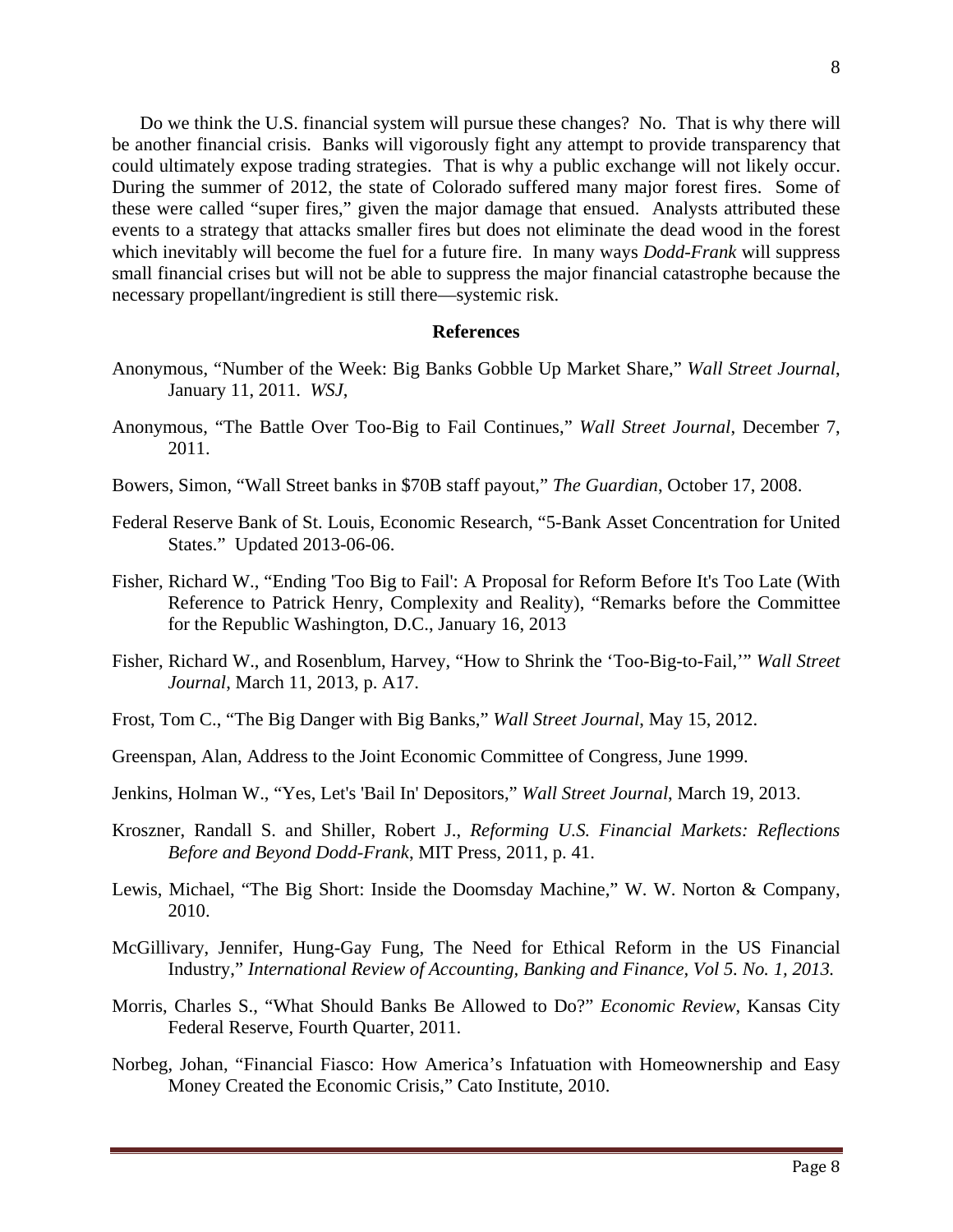- Reddy, Kalluru Siva, "Management Behaviour in Indian Commmercial Banks," *International Review of Accounting, Banking and Finance, Vol 3. No. 3, 2011.*
- Reilly, David, "An Antidote for the Too-Big-Bank Subsidy, *Wall Street Journal*, March 11, 2013, p. C6.
- Sharpe, W. F., "A Simplified Model for Portfolio Analysis," *Management Science*, January 9, 1963 (2) pp. 277-293.
- Shen, Chung-Hua, Meng-Fen Hsieh, "Prediction of Bank Failures Using Combined Micro and Macro Data," *International Review of Accounting, Banking and Finance, Vol 3. No. 2, 2011.*

<sup>2</sup> Chances are that banks will invest in many of the same assets and make many of the same loans which during a financial crisis will result in the correlation between banks to approach 1 meaning that if the assets lose value and the loans are not serviced then the probability increases that *all* banks will have liquidity and solvency problems. *See also* (Sharpe, 1963), for a more mathematical explanation.

 $3$  Let us assume that the amount of the risk exposure is only say \$100M. This is the notational value. But, let's also assume that you allow for other interested parties to take sides on the bet. This is no longer hedging but pure speculation. Normally, again no one will care if the losses are localized and no institution is jeopardized. But if the exposure becomes so large given the side bets, then this provides the destabilizing effect. In Las Vegas the house makes sure that its exposure is kept to a minimum by adjusting for example, the point spread. The casino ideally wants both sides of the wager to be covered equally so that it minimizes its naked exposure. This does not happen on Wall Street. There is no casino monitoring the lopsidedness of a bet.

<sup>4</sup> As an further aside, insurance companies require an insurable interest before insurance will be issued, meaning that there has to be real risk exposure and not a means to speculate on a bad event occurring.

<sup>6</sup> Michael Lewis stated in The Big Short, wrote: "In early 2007 [Jim] Grant wrote a series of pieces suggesting that the rating agencies had abandoned their posts—that they were almost surely rating these CDOs without themselves knowing exactly what was inside them." (2010, p. 177)

<sup>7</sup> McGillivary and Fung (2013, p. 21) discuss pending legal action against certain credit rating industry members, noting that conflicts of interest arose from "their revenue stream, the risk inherent in the products being rated, and the delay in implementing updated analytical models and downgrading the RMBS and CDOs . . ." <sup>8</sup> Jenkins, Holman W., "Yes, Let's 'Bail In' Depositors," *Wall Street Journal*, March 19, 2013.

<sup>9</sup> Dark pools refer to large institutional-type investors trading off the organized exchanges by directly contacting each other. Regulatory oversight requires that the volume and settlement prices be disclosed at the end of the day.

 $1$  (Frost 2012). In addition the following statement further supports the notion of asset concentration. "The top five U.S. commercial and investment banks — Bank of America, J.P. Morgan Chase, Citigroup, Wells Fargo and Goldman Sachs — have emerged from the financial crisis larger than ever. As of the third quarter of 2010, they had a total of \$8.6 trillion in assets, according to data provider Capital IQ. That's 13.3% of all U.S. financial firms' assets as calculated using Federal Reserve data, up from 11.8% three years earlier, when the financial crisis hit (Anonymous, January 11, 2011)." Furthermore, "And the biggest banks have only grown. The four biggest firms—J.P. Morgan Chase, Bank of America, Citigroup and Wells Fargo—have assets equal to 62% of total commercial-bank assets. That is up from 54% five years ago (Anonymous, December 7, 2011)." The most recent data available from the World Bank, via the Federal Reserve Bank of St Louis shows that the concentration for the 5 largest banks has fallen to 46.98% at the beginning of 2011.

<sup>&</sup>lt;sup>5</sup> Synthetic CDOs have most commonly been linked to unlimited notational value. Whereas with real assets, there is a limit to the amount of contracts that can be written given the finite amount of revenue, with synthetics no limit exists. Literally the sky is the limit. And couple this with the fact that this is leverage to the fourth degree, you have for some very volatile situations. Small movements generate large gains. Large movements wipe firms out.